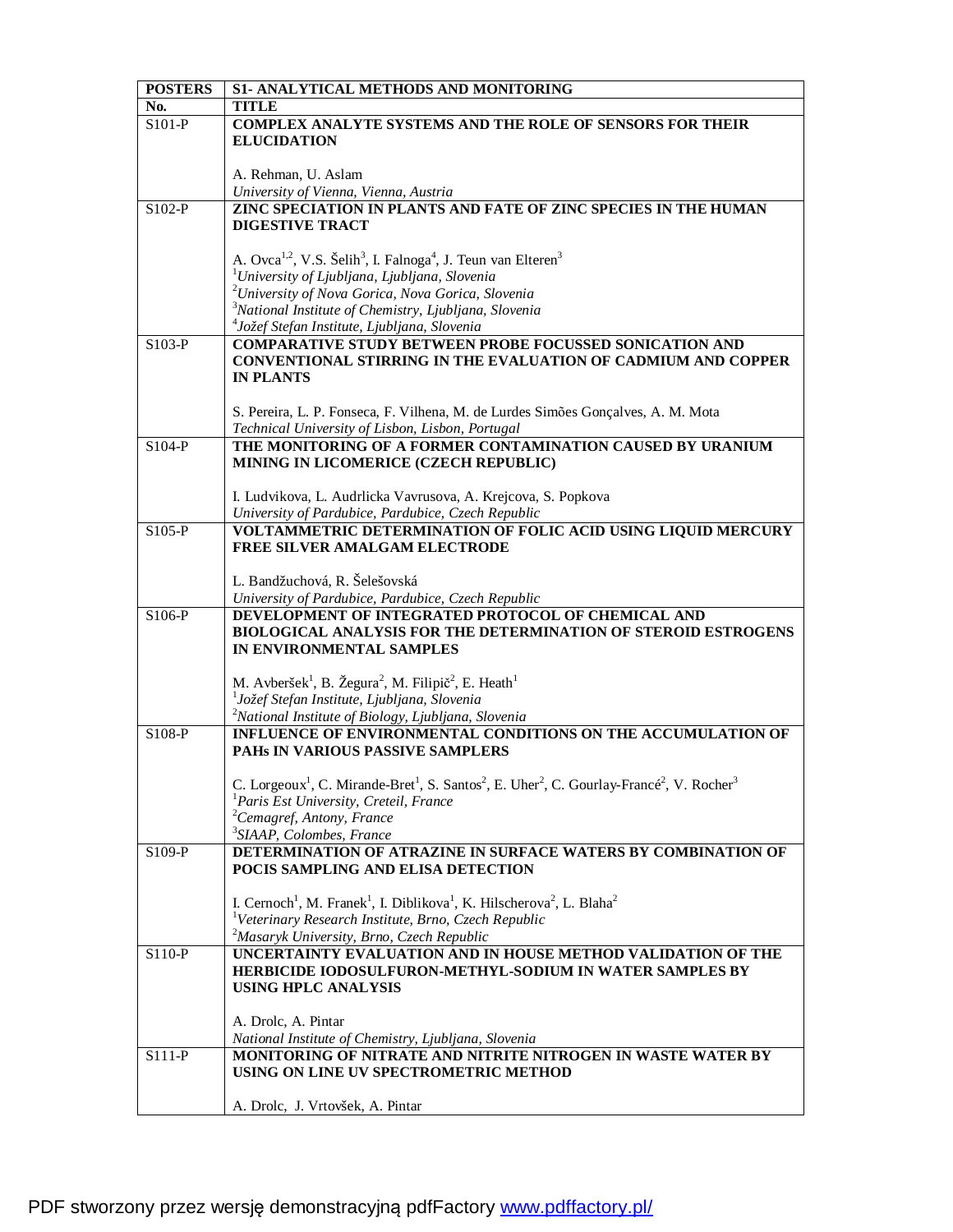|          | National Institute of Chemistry, Ljubljana, Slovenia                                                                                    |
|----------|-----------------------------------------------------------------------------------------------------------------------------------------|
| S112-P   | <b>CORRELATION BETWEEN OZONE AND TOTAL VOCS IN PRINTING</b>                                                                             |
|          | <b>ENVIRONMENT</b>                                                                                                                      |
|          |                                                                                                                                         |
|          |                                                                                                                                         |
|          | J. Kiurski, D. Adamović, I. Oros, J. Krstić, S. Adamović, M. Vojinović Miloradov,                                                       |
|          | I. Kovačević                                                                                                                            |
|          | University of Novi Sad, Novi Sad, Serbia                                                                                                |
| $S113-P$ | IR SPECTROSCOPIC STUDY ON INDICATOR SPECIES OF LICHENS FOR                                                                              |
|          | DETECTION OF NITROGEN DIOXIDE IN ATMOSPHERE                                                                                             |
|          |                                                                                                                                         |
|          | A.F. Meysurova, P.M. Pakhomov, S.D. Khizhnyak                                                                                           |
|          | Tver State University, Tver, Russia                                                                                                     |
| S114-P   | STUDY OF QUANTITATIVE AND QUALITATIVE VARIATION AT DIFFERENT                                                                            |
|          | STAGES OF PLANT GROWTH AND IN VITRO ANTIBACTERIAL ACTIVITY OF                                                                           |
|          | PEROVSKIA ABROTANOIDES KAREL                                                                                                            |
|          |                                                                                                                                         |
|          |                                                                                                                                         |
|          | A. Nezhadali                                                                                                                            |
|          | Payame Noor University, Mashhsd, Iran                                                                                                   |
| $S115-P$ | STUDY OF VOLATILE ORGANIC COMPOUNDS OF TEUCRIUM POLIUM JUICE                                                                            |
|          | AND FRESH PLANT FROM DIFFERENT REGIONS USING HEAD SPACE SOLID                                                                           |
|          | PHASE MICROEXTRACTION (HS-SPME) GAS CHROMATOGRAPHY MASS                                                                                 |
|          | SPECTROMETRY(GC/MS)                                                                                                                     |
|          |                                                                                                                                         |
|          | A. Nezhadali                                                                                                                            |
|          | Payame Noor University, Mashhsd, Iran                                                                                                   |
| S116-P   | STUDY OF THE VOLATILE COMPOUNDS IN ARTEMISIA ABROTANUM L. FROM                                                                          |
|          | <b>IRAN USING HS/SPME/GC/MS</b>                                                                                                         |
|          |                                                                                                                                         |
|          | A. Nezhadali, M. Parsa                                                                                                                  |
|          | Payame Noor University, Mashhad, Iran                                                                                                   |
| S117-P   | IMPACT OF URBAN TRUCK FARMING ON SOIL CHARACTERISTICS IN                                                                                |
|          | TROPICAL CLIMATE (GABON)                                                                                                                |
|          |                                                                                                                                         |
|          | J. Aubin Ondo <sup>1,2</sup> , P. Prudent <sup>1</sup> , R. Menyé Biyogo <sup>2</sup> , M. Domeizel <sup>1</sup> , F. Eba <sup>2</sup>  |
|          |                                                                                                                                         |
|          | <sup>1</sup> Université Aix-Marseille/CNRS, Marseille, France                                                                           |
|          | <sup>2</sup> Laboratoire Pluridisciplinaire des Sciences, Libreville, Gabon                                                             |
| S118-P   | HYDROCHEMICAL INVESTIGATION OF THE NITROGEN SPECIES OF THE                                                                              |
|          | DANUBE BETWEEN RAJKA AND KOMÁROM (1848-1766 rkm)                                                                                        |
|          |                                                                                                                                         |
|          | A. Szabó Nagy <sup>1</sup> , G. Simon <sup>1</sup> , I. Vass <sup>2</sup> , J. Erdős <sup>2</sup> , I. Vadász Reményi <sup>2</sup>      |
|          | <sup>1</sup> University of István Széchenyi, Győr, Hungary                                                                              |
|          | ${}^{2}$ Laboratory of the Inspectorate for Environment, Nature and Water of the North                                                  |
|          | Transdanubian Region, Győr, Hungary                                                                                                     |
| S119-P   | ASSESSMENT OF WATER QUALITY IN A TROPICAL WETLAND TO MAINTAIN                                                                           |
|          | <b>LOCAL WATER SECURITY</b>                                                                                                             |
|          |                                                                                                                                         |
|          | S. Nair                                                                                                                                 |
|          | Nansen Environmental Research Centre, Kerala, India                                                                                     |
| S120-P   | ICP-MS AND ICP-OES ANALYSIS OF HORSE HAIR                                                                                               |
|          |                                                                                                                                         |
|          | I. Ludvikova, A. Krejcova, T. Cernohorsky, M. Pouzar, K. Niemczykova                                                                    |
|          | University of Pardubice, Pardubice, Czech Republic                                                                                      |
| S122-P   | POLYCYCLIC AROMATIC HYDROCARBONS IN AIR: SOURCES AND HEAVY                                                                              |
|          | <b>METALS CORRELATION ANALYSIS</b>                                                                                                      |
|          |                                                                                                                                         |
|          |                                                                                                                                         |
|          | J.I. Alvarez Uriarte <sup>1,2</sup> , V. Hernández-Bayón <sup>1</sup> , A. Blanco-Cascón <sup>1</sup> , U. Iriarte-Velasco <sup>1</sup> |
|          | <sup>1</sup> Univ. del País Vasco/EHU, Bilbao, Spain                                                                                    |
|          | <sup>2</sup> Laboratorio Normativo de Salud Pública, Bilbao, Spain                                                                      |
| S123-P   | <b>GLOBAL DISTRIBUTION AND FATE OF DDT</b>                                                                                              |
|          |                                                                                                                                         |
|          | I. Stemmler <sup>1</sup> , G. Lammel <sup>1,2</sup> , J. Klánová <sup>2</sup> , A. Stohl <sup>3</sup>                                   |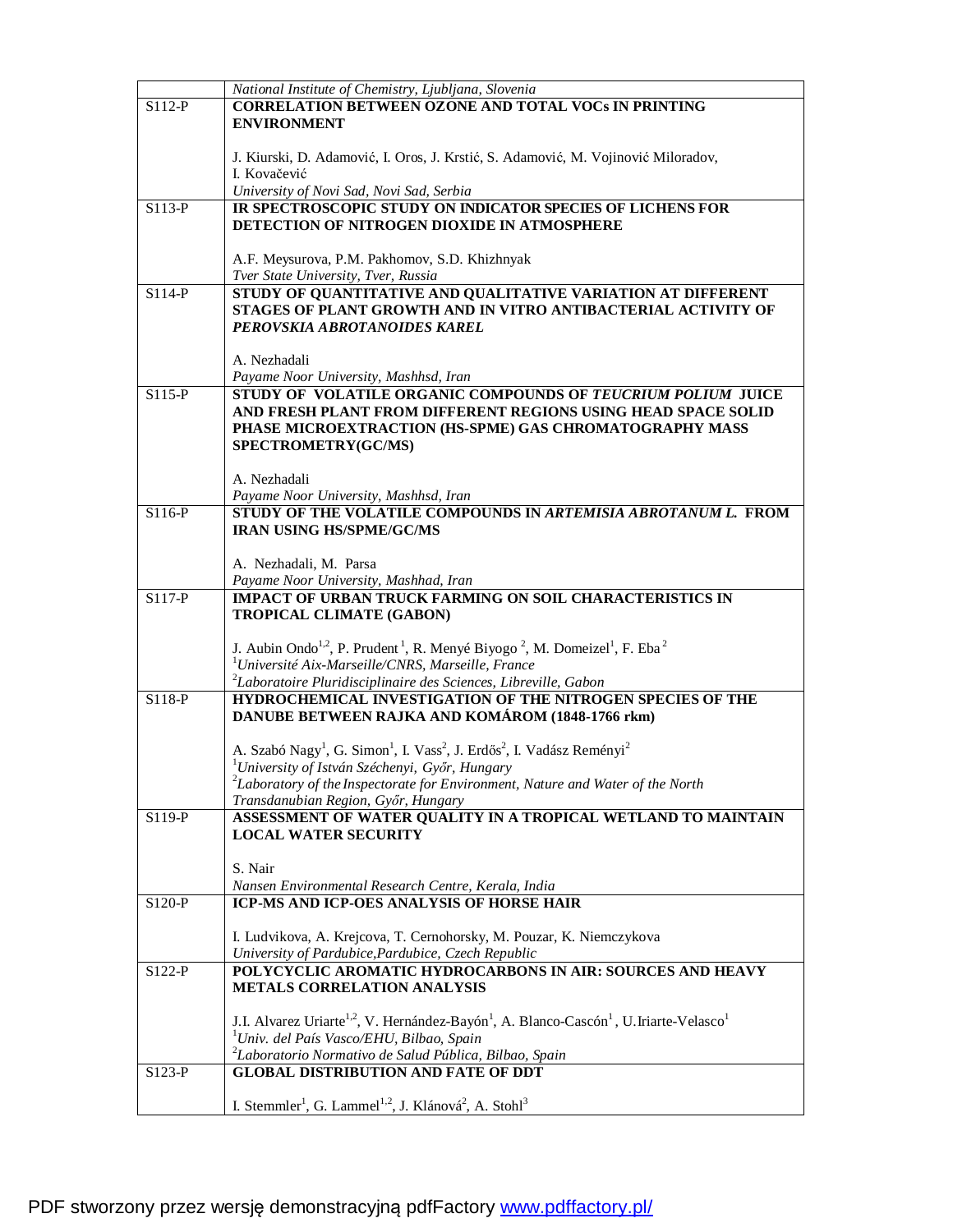|        | $1$ Max Planck Institute for Chemistry, Mainz, Germany                                                                                                                |
|--------|-----------------------------------------------------------------------------------------------------------------------------------------------------------------------|
|        | <sup>2</sup> Masaryk University, Brno, Czech Republic                                                                                                                 |
|        | <sup>3</sup> Norwegian Institute for Air Research, Kjeller, Norway                                                                                                    |
| S124-P | <b>COMPARATIVE ANALYSIS OF TRACE ELEMENTS ACCUMULATION IN THE</b>                                                                                                     |
|        | <b>SUMMER LEAVES OF COMMON URBAN DECIDUOUS TREES IN SOFIA AND</b>                                                                                                     |
|        |                                                                                                                                                                       |
|        | <b>BELGRADE</b>                                                                                                                                                       |
|        |                                                                                                                                                                       |
|        | M. Aničić <sup>1</sup> , L. Yurukova <sup>2</sup> , M. Tomašević <sup>1</sup> , L. Jovanović <sup>3</sup> , M. Ristić <sup>1</sup> , A. Perić-Grujić <sup>1</sup>     |
|        | <sup>1</sup> University of Belgrade, Belgrade, Serbia                                                                                                                 |
|        | $2$ Institute of Botany of Bulgarian Academy of Sciences, Sofia, Bulgaria                                                                                             |
|        | <sup>3</sup> Educons University, Sremska Kamenica, Serbia                                                                                                             |
|        |                                                                                                                                                                       |
| S125-P | VOC EMISSIONS IN OFFSET PRINTING PLANTS                                                                                                                               |
|        |                                                                                                                                                                       |
|        | D. Adamovic, J. Kiurski, M. Djogo, S. Adamovic, M. Vojinovic Miloradov                                                                                                |
|        | University of Novi Sad, Novi Sad, Serbia                                                                                                                              |
| S126-P | <b>BIOGEOCHEMICAL CYCLES OF CHLORINE IN THE FOREST ECOSYSTEM:</b>                                                                                                     |
|        | RADIOTRACER STUDY USING <sup>36</sup> Cl AND <sup>14</sup> C                                                                                                          |
|        |                                                                                                                                                                       |
|        |                                                                                                                                                                       |
|        | M. Matucha <sup>1</sup> , Z. Lachmanová <sup>2</sup> , N. Clarke <sup>3</sup>                                                                                         |
|        | ${}^{1}$ Institute of Experimental Botany, Prague, Czech Republic                                                                                                     |
|        | $2$ Forestry and Game Management Research Institute, Prague, Czech Republic                                                                                           |
|        | <sup>3</sup> Norwegian Forest and Landscape Institute, Aas, Norway                                                                                                    |
| S127-P | 0,p'-/p,p'-ISOMERS OF DDT AND ITS METABOLITES: AN APPROACH FOR                                                                                                        |
|        |                                                                                                                                                                       |
|        | LINKING SUBSTITUTION ISOMER RATIOS WITH ENVIRONMENTAL                                                                                                                 |
|        | <b>PROCESSES AND SOURCES</b>                                                                                                                                          |
|        |                                                                                                                                                                       |
|        | M. Ricking <sup>1</sup> , J. Schwarzbauer <sup>2</sup>                                                                                                                |
|        | <sup>1</sup> Freie Universität Berlin, Berlin, Germany                                                                                                                |
|        | <sup>2</sup> RWTH Aachen University, Aachen, Germany                                                                                                                  |
|        |                                                                                                                                                                       |
| S128-P | COMPARISON OF THE RIVERS JUZNA, ZAPADNA AND VELIKA MORAVA                                                                                                             |
|        | (SERBIA) AND LONG-TERM TREND DETECTION                                                                                                                                |
|        |                                                                                                                                                                       |
|        | K. Ilijević <sup>1</sup> , D. Stojanović <sup>2</sup> , I. Gržetić <sup>2</sup>                                                                                       |
|        | <sup>1</sup> Inovation Centre of Faculty of Chemistry, Belgrade, Serbia                                                                                               |
|        | <sup>2</sup> University of Belgrade, Belgrade, Serbia                                                                                                                 |
| S129-P | SLOVENIAN OLIVE MILL WASTES: A POTENT SOURCE OF BIOACTIVE                                                                                                             |
|        |                                                                                                                                                                       |
|        | <b>PHENOLS</b>                                                                                                                                                        |
|        |                                                                                                                                                                       |
|        | T. Jerman, B. Mozetič Vodopivec                                                                                                                                       |
|        | University of Nova Gorica, Nova Gorica, Slovenia                                                                                                                      |
| S130-P | <b>IDENTIFICATION OF SO<sub>2</sub> IN INDUSTRIAL AREAS BY MEANS OF INFRA RED</b>                                                                                     |
|        | SPECTROSCOPIC ANALYSIS OF HYPOGYMNIA PHYSODES (L.) NYL                                                                                                                |
|        |                                                                                                                                                                       |
|        |                                                                                                                                                                       |
|        | S.D. Khizhnyak, A.F. Meysurova, P.M. Pakhomov                                                                                                                         |
|        | Tver State University, Tver, Russia                                                                                                                                   |
| S131-P | MULTI-PUMPING FLOW DETERMINATION OF AUXIN HERBICIDES COUPLED                                                                                                          |
|        | WITH CHEMILUMINESCENCE DETECTION                                                                                                                                      |
|        |                                                                                                                                                                       |
|        |                                                                                                                                                                       |
|        | J.V. García Mateo, I. Sahuquillo Ricart                                                                                                                               |
|        | Universidad CEU-Cardenal Herrera, Moncada, Spain                                                                                                                      |
| S132-P | CONCENTRATION AND DETECTION OF PLANT AND HUMAN VIRUSES USING                                                                                                          |
|        | CIM MONOLITHS AND REAL TIME qPCR                                                                                                                                      |
|        |                                                                                                                                                                       |
|        | I. Gutiérrez-Aguirre <sup>1</sup> , A. Steyer <sup>2</sup> , P. Kramberger <sup>3</sup> , M. Banjac <sup>3</sup> , M. Peterka <sup>3</sup> , M. Ravnikar <sup>1</sup> |
|        |                                                                                                                                                                       |
|        | <sup>1</sup> National Institute of Biology, Ljubljana, Slovenia                                                                                                       |
|        | $2$ University of Ljubljana, Ljubljana, Slovenia                                                                                                                      |
|        | <sup>3</sup> BIA Separations d.o.o, Ljubljana, Slovenia                                                                                                               |
| S134-P | DEVELOPMENT AND VALIDATION OF MULTI-RESIDUE ANALYSIS OF                                                                                                               |
|        | PHARMACEUTICALS IN WATER BY ONLINE PRECONCENTRATION - LIQUID                                                                                                          |
|        | <b>CHROMATOGRAPHY - MASS SPECTROMETRY</b>                                                                                                                             |
|        |                                                                                                                                                                       |
|        |                                                                                                                                                                       |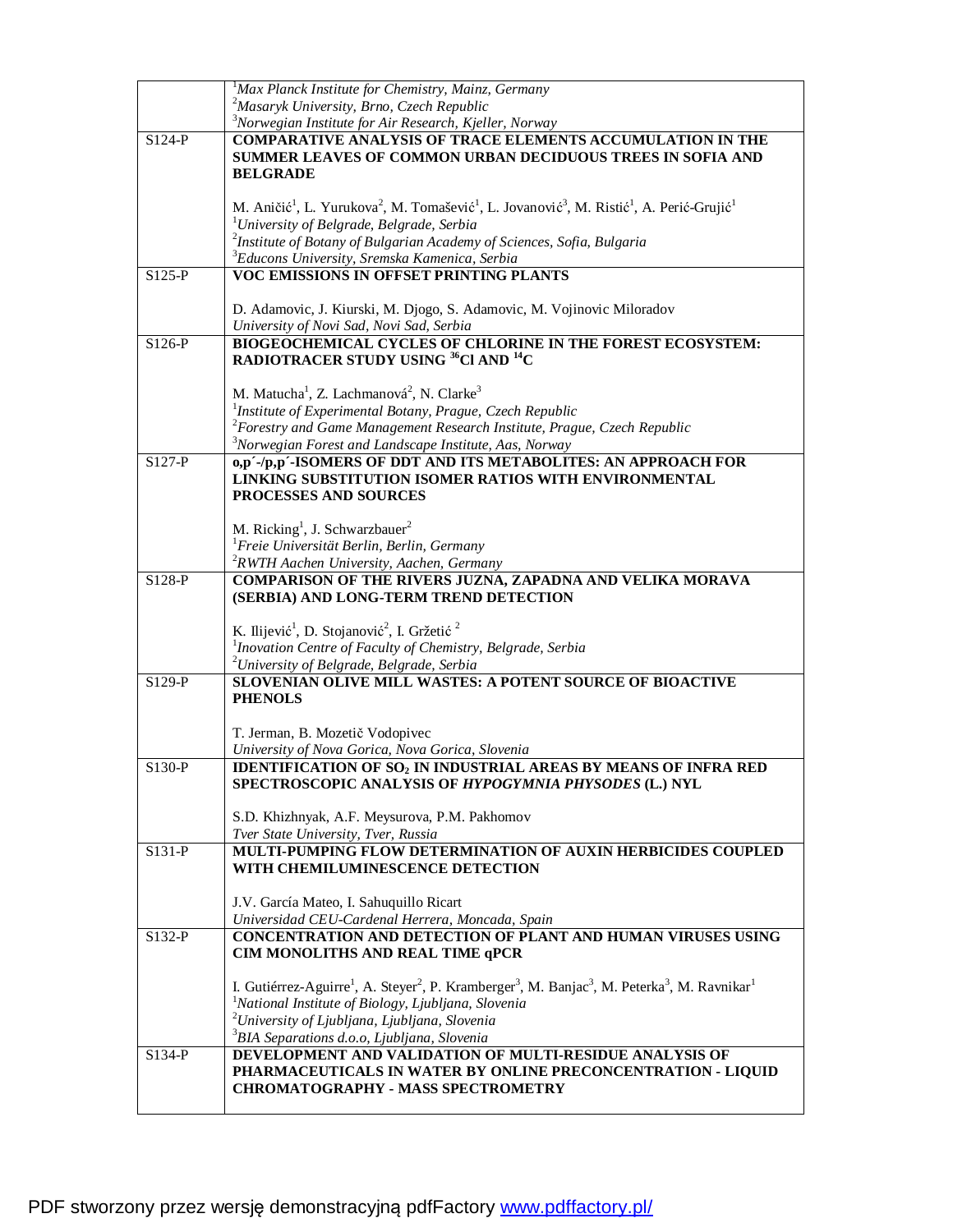|          | S. Idder <sup>1,2</sup> , L. Ley <sup>1</sup> , P. Mazellier <sup>2</sup> , H. Budzinski <sup>2</sup>                                                                                                                               |
|----------|-------------------------------------------------------------------------------------------------------------------------------------------------------------------------------------------------------------------------------------|
|          | ${}^{1}$ Laboratoire Départemental d'Analyse et de Recherche de la Dordogne, Coulounieix                                                                                                                                            |
|          | Chamiers, France                                                                                                                                                                                                                    |
|          | <sup>2</sup> Université Bordeaux 1, Talence, France                                                                                                                                                                                 |
| $S135-P$ | DETECTION OF VOLATILE CHLORINATED HYDROCARBONS BY                                                                                                                                                                                   |
|          | <b>CRYOFOCUSING GC-ECD SYSTEM</b>                                                                                                                                                                                                   |
|          |                                                                                                                                                                                                                                     |
|          | S.T. Forczek <sup>1</sup> , J. Doležalová <sup>1,2</sup> , Z. Wimmer <sup>1</sup>                                                                                                                                                   |
|          | <sup>1</sup> Institute of Experimental Botany Academy Sciences Czech Republic, Prague, Czech Republic                                                                                                                               |
|          | <sup>2</sup> Institute of Chemical Technology, Prague, Czech Republic                                                                                                                                                               |
| S136-P   | SIZE DISTRIBUTED URBAN AEROSOL MASS CONCENTRATIONS OF                                                                                                                                                                               |
|          | <b>BELGRADE (SUMMER-AUTUMN 2008)</b>                                                                                                                                                                                                |
|          |                                                                                                                                                                                                                                     |
|          | A. Gambaro <sup>1</sup> , D. Đorđević <sup>2</sup> , A.M. Stortini <sup>1</sup> , A. Mihajlidi-Zelić <sup>2</sup> , L. Ignjatović <sup>2</sup> , D. Relić <sup>2</sup> ,<br>J. Huremovic <sup>3</sup> , T. Milovanović <sup>2</sup> |
|          |                                                                                                                                                                                                                                     |
|          | ${}^{1}Ca'$ Foscari University of Venice, Venice, Italy                                                                                                                                                                             |
|          | <sup>2</sup> University of Belgrade, Belgrade, Serbia                                                                                                                                                                               |
|          | <sup>3</sup> University of Sarjevo, Sarajevo, Bosnia and Herzegovina                                                                                                                                                                |
| S137-P   | <b>COMPARISON BETWEEN CLASSICAL AND IMPROVED POLAR ORGANIC</b>                                                                                                                                                                      |
|          | <b>CHEMICAL INTEGRATIVE SAMPLER (POCIS) FOR ALKYLPHENOL</b>                                                                                                                                                                         |
|          | <b>POLYETHOXYLATES</b>                                                                                                                                                                                                              |
|          | C. Soulier, A. Belles, H. Budzinksi                                                                                                                                                                                                 |
|          | Université Bordeaux 1, Talence, France                                                                                                                                                                                              |
| S138-P   | A NEW DILUTION TUNNEL FOR THE EXPERIMENTAL DETERMINATION OF                                                                                                                                                                         |
|          | <b>EMISSION FACTORS FOR PM AND ORGANICS FROM DOMESTIC BIOMASS</b>                                                                                                                                                                   |
|          | <b>BURNING</b>                                                                                                                                                                                                                      |
|          |                                                                                                                                                                                                                                     |
|          | S. Cozzutto <sup>1</sup> , A. Piazzalunga <sup>2</sup> , D. Pitea <sup>2</sup> , P. Barbieri <sup>1</sup>                                                                                                                           |
|          | <sup>1</sup> University of Trieste – DSCh, Trieste, Italy                                                                                                                                                                           |
|          | <sup>2</sup> University of Milan Bicocca- DISAT, Trieste, Italy                                                                                                                                                                     |
| S139-P   | SIMULTANEOUS DETERMINATION OF TCS, TCC AND PARABENS IN                                                                                                                                                                              |
|          | <b>WASTEWATER SAMPLES</b>                                                                                                                                                                                                           |
|          |                                                                                                                                                                                                                                     |
|          | D. Geara-Matta <sup>1,2</sup> , C. Lorgeoux <sup>1</sup> , V. Rocher <sup>3</sup> , G. Chebbo <sup>2, 4</sup> , A. El Samarani <sup>4</sup> , R. Moilleron <sup>1</sup>                                                             |
|          | <sup>1</sup> Paris Est University, Creteil, France                                                                                                                                                                                  |
|          | $2$ Lebanese Atomique Energy Commission, Beirut, Lebanon                                                                                                                                                                            |
|          | $3$ SIAAP, Direction de Développement et de la Prospective, Colombes, France                                                                                                                                                        |
|          | <sup>4</sup> Lebanese University, Beirut, Lebanon                                                                                                                                                                                   |
| S140-P   | ATRAZINE, DEA AND DIA RESIDUES IN GROUNDWATER OF THE REPUBLIC                                                                                                                                                                       |
|          | OF SERBIA (2007-2009)                                                                                                                                                                                                               |
|          |                                                                                                                                                                                                                                     |
|          | S. Lazić <sup>1</sup> , D. Šunjka <sup>1</sup> , M. Pucarević <sup>2</sup> , V. Bursić <sup>1</sup> , S. Vuković <sup>1</sup>                                                                                                       |
|          | <sup>1</sup> University of Novi Sad, Novi Sad, Serbia                                                                                                                                                                               |
| $S141-P$ | <sup>2</sup> Educons University, Sremska Kamenica, Serbia<br>DETERMINATION OF URANIUM ISOTOPIC COMPOSITION OF WATER AND                                                                                                             |
|          | CALCITE BY TIMS AND ICP-QMS. APPLICATION TO THE STUDY OF WATER                                                                                                                                                                      |
|          | TRANSFER AND WATER/HOST ROCK INTERACTION IN KARSTIC SYSTEMS.                                                                                                                                                                        |
|          | <b>CASES STUDIES IN FRANCE</b>                                                                                                                                                                                                      |
|          |                                                                                                                                                                                                                                     |
|          | E. Pons-Branchu <sup>1</sup> , E. Douville <sup>1</sup> , S. Jaillet <sup>3</sup> , B. Hamelin <sup>2</sup> , P. Sabatier <sup>2</sup> , C. Mugler <sup>1</sup> , D. Genty <sup>1</sup>                                             |
|          | <sup>1</sup> LSCE, Gif-Sur-Yvette, France                                                                                                                                                                                           |
|          | ${}^{2}$ CEREGE, Europôle de l'Arbois, Aix en Provence, France                                                                                                                                                                      |
|          | <sup>3</sup> Université Savoie, Chambery, France                                                                                                                                                                                    |
| $S142-P$ | ASSESSMENT OF THE PERFORMANCE OF A POLAR ORGANIC CHEMICAL                                                                                                                                                                           |
|          |                                                                                                                                                                                                                                     |
|          |                                                                                                                                                                                                                                     |
|          | INTEGRATIVE SAMPLER (POCIS) TO SAMPLE VOLATILE ORGANIC                                                                                                                                                                              |
|          | <b>COMPOUNDS (VOCs) FROM THE DISSOLVED PHASE</b>                                                                                                                                                                                    |
|          | N. Abou Mrad, C. Soulier, A. Belles, H. Budzinski                                                                                                                                                                                   |
|          | University of Bordeaux 1, Talence, France                                                                                                                                                                                           |
| $S143-P$ | TWO COMPLEMENTARY APPROACHES TO PERFORM THE ENVIRONMENTAL                                                                                                                                                                           |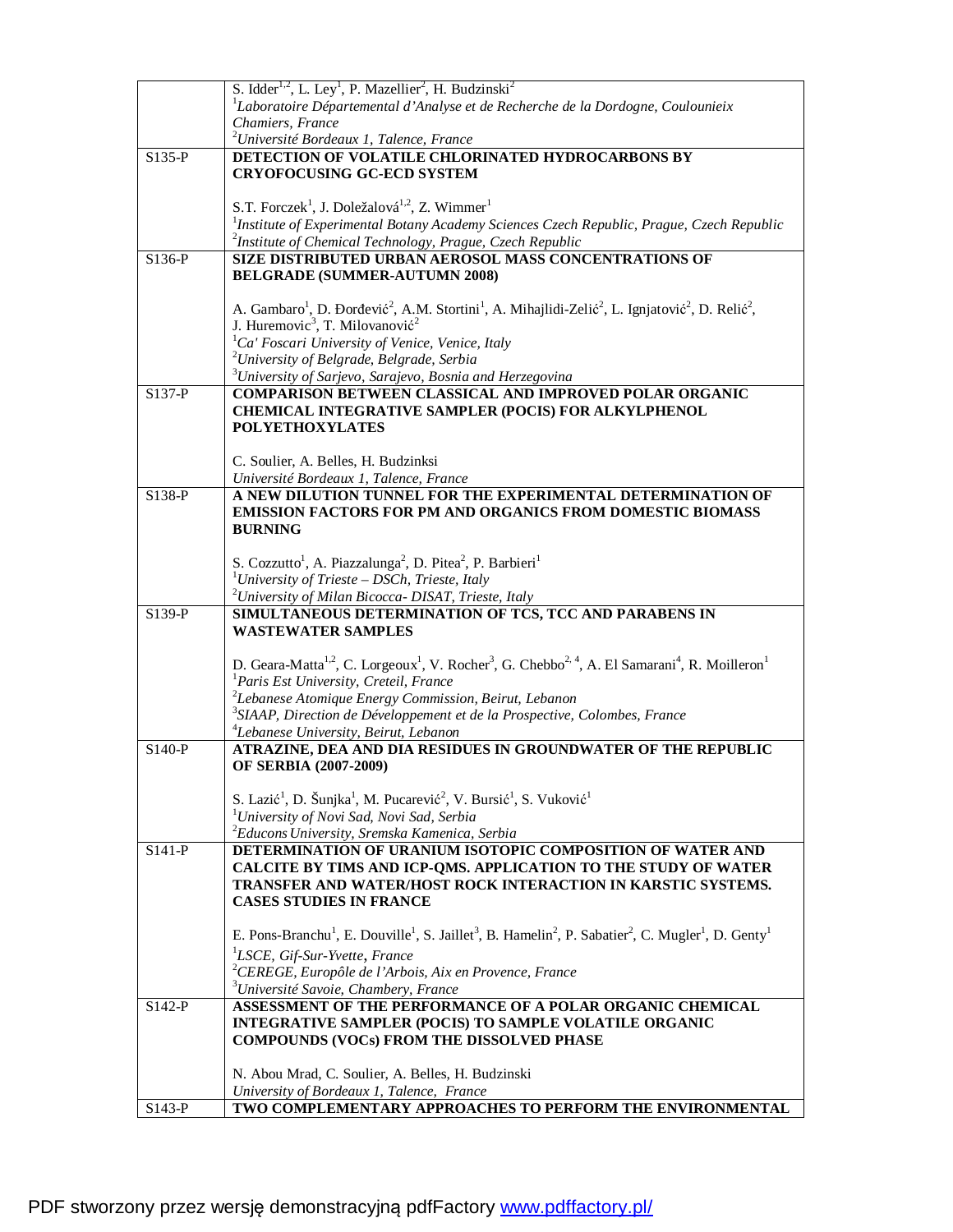|          | MONITORING OF THE METHYL TERT-BUTYL ETHER (MTBE) FUEL ADDITIVE                                                                             |
|----------|--------------------------------------------------------------------------------------------------------------------------------------------|
|          |                                                                                                                                            |
|          | A. Belles, K. LeMenach, N. Tapie, H.Budzinski                                                                                              |
| S144-P   | University Bordeaux 1, Talence, France<br>ELECTROCHEMICAL BEHAVIOUR OF MODIFIED CARBON PASTE                                               |
|          | <b>ELECTRODES BY USING SCHIFF BASE LIGANDS FOR TRACE METALS</b>                                                                            |
|          | <b>ANALYSIS</b>                                                                                                                            |
|          |                                                                                                                                            |
|          | H. El Mai, M.D. Galindo, M. García, F. El Yousfi, M. Stitou, A. Aouarram                                                                   |
|          | <sup>1</sup> University of Cádiz, Cádiz, Spain                                                                                             |
|          | $^{2}$ Université Abdelmalek Essaadi, Tétouan, Morocco                                                                                     |
| $S145-P$ | ELECTROCHEMICAL STRIPPING ANALYSIS OF NANOMOLAR LEVELS OF                                                                                  |
|          | <b>COPPER IN NATURAL WATER</b>                                                                                                             |
|          | E. Espada, M.D. Galindo, M. García, A.I. Bogmis                                                                                            |
|          | University of Cádiz, Cádiz, Spain                                                                                                          |
| $S146-P$ | ANALYSIS OF METALS IN SEAWATER USING A PORTABLE VOLTAMMETRIC                                                                               |
|          | <b>SYSTEM</b>                                                                                                                              |
|          |                                                                                                                                            |
|          | G. Meunier, D. Leech, R. Cave<br>The National University of Ireland Galway, Galway, Ireland                                                |
| S147-P   | ENVIRONMENTAL ASSESSMENT AND ANALYSIS OF HEAVY METAL                                                                                       |
|          | POLLUTION IN SEDIMENTS NEAR SOHAR PORT AND USE OF SEA CRABS AS A                                                                           |
|          | <b>BIO-INDICATOR</b>                                                                                                                       |
|          |                                                                                                                                            |
|          | A.A. Al-Sawai, G. Karani, A.T. Al-Joudi, A. Al-Saidi                                                                                       |
| S148-P   | Sohar University, Sohar, Oman<br>DETERMINATION OF ORGANIC POLLUTANTS IN PRUT RIVER BY GC/MS                                                |
|          | SYSTEM AFTER CONCENTRATION ON A PASSIVE SAMPLING DEVICE                                                                                    |
|          |                                                                                                                                            |
|          | Z. Moldovan <sup>1</sup> , O. Marincas <sup>1</sup> , V. Avram <sup>1</sup> , A.C. Alder <sup>2</sup>                                      |
|          | <sup>1</sup> National Institute for Research and Development of Isotopic and Molecular Technologies,                                       |
|          | Cluj-Napoca, Romania                                                                                                                       |
| S149-P   | $2$ Swiss Federal Institute of Aquatic Science and Technology, Dübendorf, Switzerland<br>DETERMINATION OF POLYCYCLIC AROMATIC HYDROCARBONS |
|          | ASSOCIATED WITH URBAN AEROSOLS BY LC-GC                                                                                                    |
|          |                                                                                                                                            |
|          | S. M. Talebi <sup>1</sup> , A. Abdollahi <sup>2</sup>                                                                                      |
|          | <sup>1</sup> Isfahan University, Isfahan, Iran                                                                                             |
|          | <sup>2</sup> Islamic Azad University, Tehran, Iran                                                                                         |
| $S150-P$ | MERCURY AND ITS ALKYLDERIVATIVES IN FRESHWATER FISH FROM                                                                                   |
|          | <b>ARTIFICIAL LAKES IN THE CZECH REPUBLIC</b>                                                                                              |
|          | J. Čáslavský, M. Vávrová, H. Doležalová Weissmannová, J. Doležalová, L. Tuhovčáková                                                        |
|          | Brno University of Technology, Brno, Czech Republic                                                                                        |
| $S151-P$ | ACCUMULATION OF HEAVY METALS BY AQUATIC MACROPHYTES IN THE                                                                                 |
|          | MARANO AND GRADO LAGOON (ITALY)                                                                                                            |
|          | G. Fellet <sup>1</sup> , F. Menegotto <sup>1</sup> , V. Casolo <sup>1</sup> , L. Marchiol <sup>1</sup> , E. Bressan <sup>2</sup>           |
|          | <sup>1</sup> Università degli Studi di Udine, Udine, Italy                                                                                 |
|          | $^{2}$ Commissario Delegato per l'emergenza socio-economico ambientale determinatasi nella                                                 |
|          | Laguna di Marano e Grado, Udine, Italy                                                                                                     |
| $S152-P$ | APPLICATION OF TIME RESOLVED LASER-INDUCED FLUORESCENCE                                                                                    |
|          | <b>MEASUREMENTS AND LASER INDUCED BREAKDOWN SPECTROSCOPY FOR</b>                                                                           |
|          | ANALYSIS OF ENVIRONMENTAL CONTAMINANTS                                                                                                     |
|          | M. Terzic <sup>2</sup> , M.S. Rabasovic <sup>1</sup> , D. Sevic <sup>1</sup> , B.P. Marinkovic <sup>1</sup>                                |
|          | <sup>1</sup> Institute of Physics, Belgrade, Serbia                                                                                        |
|          | <sup>2</sup> University of Novi Sad, Novi Sad, Serbia                                                                                      |
| S153-P   | SOIL SALINITY CHANGE DETECTION IN SHAHINDEJ USING REMOTE                                                                                   |
|          | <b>SENSING</b>                                                                                                                             |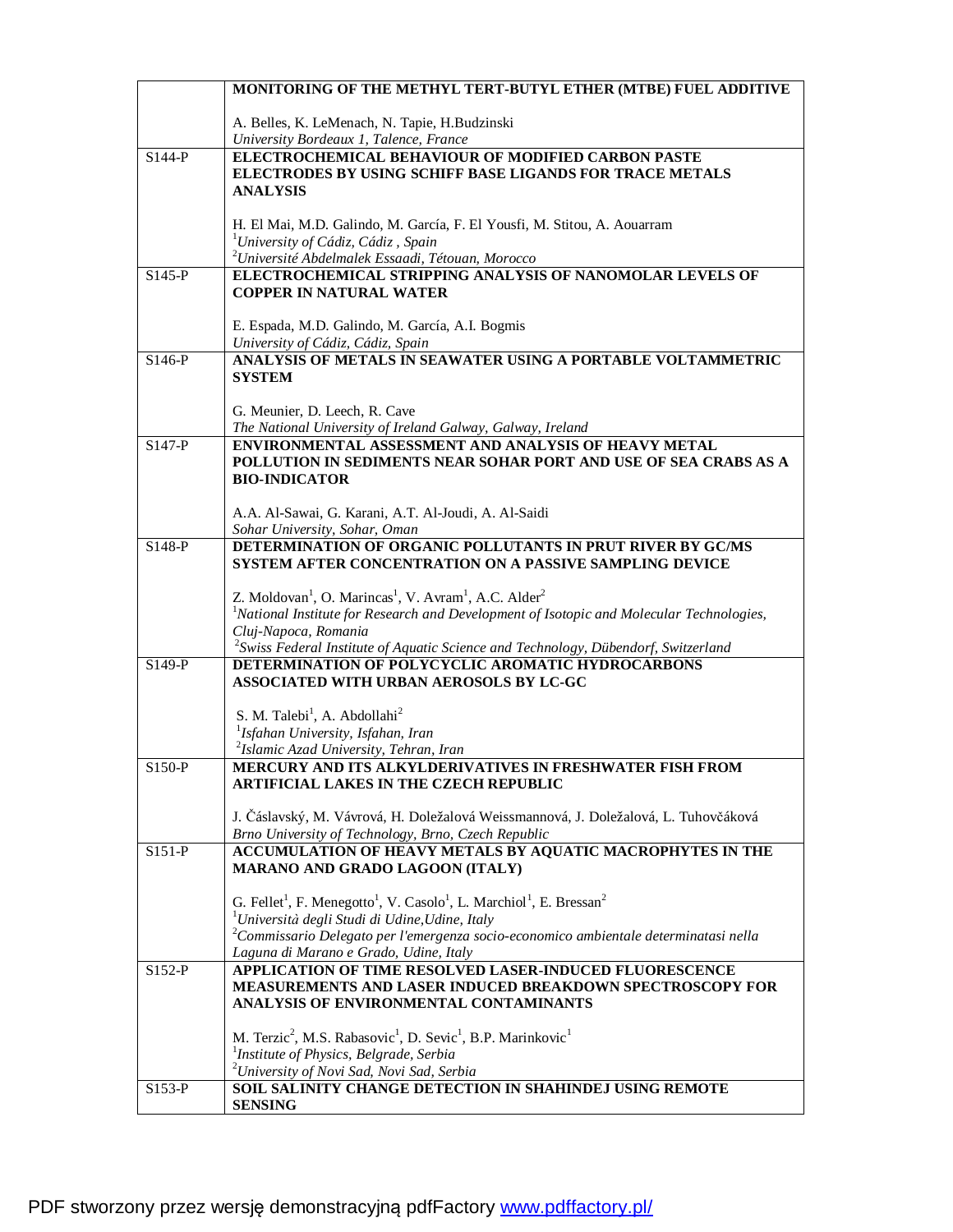|          | N. Alamdari <sup>1</sup> , S. Ansari <sup>1</sup> , P.D. Araste <sup>2</sup>                                                      |
|----------|-----------------------------------------------------------------------------------------------------------------------------------|
|          | <sup>1</sup> Sharif University of Technology, Tehran, Iran<br>$2$ Imamkhomeini International University, Qazvin, Iran             |
| $S154-P$ | <b>EVALUATION OF CONTENT PCB AND PBDE IN PLANT BIOINDICATOR</b>                                                                   |
|          |                                                                                                                                   |
|          | M. Vávrová <sup>1</sup> , I. Vondráčková <sup>1</sup> , L. Mravcová <sup>1</sup> , B. Tremlová <sup>2</sup>                       |
|          | ${}^{1}$ Brno University of Technology, Brno, Czech Republic                                                                      |
|          | $2$ University of Veterinary and Pharmaceutical Science, Brno, Czech Republic                                                     |
| $S155-P$ | <b>EX-SITU ANTIMONY FILM ELECTRODE FOR</b>                                                                                        |
|          | <b>SIMPLE MEASUREMENT OF SELECTED ORGANIC COMPOUNDS OF</b>                                                                        |
|          | <b>ENVIRONMENTAL IMPORTANCE</b>                                                                                                   |
|          |                                                                                                                                   |
|          | V. Guzsvány <sup>1</sup> , H.I. Sopha <sup>2</sup> , B. Šebez <sup>2</sup> , S. B. Hočevar <sup>2</sup> , B. Ogorevc <sup>2</sup> |
|          | <sup>1</sup> University of Novi Sad, Novi Sad, Serbia                                                                             |
|          | <sup>2</sup> National Institute of Chemistry, Ljubljana, Slovenia                                                                 |
| S156-P   | LIQUID CHROMATOGRAPHY WITH THERMAL LENS SPECTROMETRIC                                                                             |
|          | DETECTION - A HIGHLY SENSITIVE TECHNIQUE FOR DETERMINATION OF<br>NEONICOTINOID INSECTICIDES IN ENVIRONMENTAL SAMPLES              |
|          |                                                                                                                                   |
|          | V. Guzsvany <sup>1</sup> , P. Trebše <sup>2</sup> , S. Lazić <sup>1</sup> , M. Franko <sup>2</sup>                                |
|          | <sup>1</sup> University of Novi Sad, Novi Sad, Serbia                                                                             |
|          | <sup>2</sup> University of Nova Gorica, Nova Gorica, Slovenia                                                                     |
| $S157-P$ | SEMI-SPECIFIC BOD BIOSENSORS FOR PULP AND PAPER INDUSTRY                                                                          |
|          | <b>WASTEWATER ANALYSIS</b>                                                                                                        |
|          | M. Raud, M. Tutt, T. Tenno, E. Jõgi, T. Kikas                                                                                     |
|          | University of Tartu, Tartu, Estonia                                                                                               |
| S158-P   | VOLTAMMETRIC CHARACTERIZATION AND DETERMINATION OF                                                                                |
|          | <b>CLOTHIANIDIN USING A CARBON PASTE ELECTRODE</b>                                                                                |
|          |                                                                                                                                   |
|          | Z. Papp <sup>1</sup> , V. Guzsvány <sup>1</sup> , N. Ristić <sup>2</sup> , I. Švancara <sup>2</sup> , K. Vytřas <sup>2</sup>      |
|          | <sup>1</sup> University of Novi Sad, Novi Sad, Serbia                                                                             |
|          | <sup>2</sup> University of Pardubice, Pardubice, Czech Republic                                                                   |
| $S159-P$ | THE ULTRASENSITIVE REAL-TIME DETECTION OF THE VOLATILE ORGANIC                                                                    |
|          | <b>COMPOUND WITH THE NANOCRYSTAL-RELATED SEMICONDUCTOR SENSOR</b>                                                                 |
|          |                                                                                                                                   |
|          | J. Akiyama, S. Yanagisawa, K. Fujiwara, T. Uchida<br>Tokyo University of Pharmacy and Life Sciences, Tokyo, Japan                 |
| S160-P   | <b>CONTENTS OF PSEUDOTOTAL METALS IN ALLUVIAL SEDIMENTS FROM</b>                                                                  |
|          | <b>DANUBE RIVER, SERBIA</b>                                                                                                       |
|          |                                                                                                                                   |
|          | D. Relić <sup>*</sup> , D. Đorđević, A. Popović                                                                                   |
|          | University of Belgrade, Belgrade, Serbia                                                                                          |
| $S161-P$ | <b>EVALUATION OF PASIVE SAMPLERS TO MONITOR MICROENVIRONMENT</b>                                                                  |
|          | <b>CONCENTRATIONS OF OZONE</b>                                                                                                    |
|          |                                                                                                                                   |
|          | A. Šömen Joksić <sup>1,2</sup>                                                                                                    |
|          | <sup>1</sup> Institute of Public Health of Koper, Koper, Slovenia                                                                 |
|          | <sup>2</sup> University of Primorska,, Koper, Slovenia                                                                            |
| $S162-P$ | PHOTOACOUSTIC SPECTROSCOPY APPLIED TO METHANE MEASUREMENTS                                                                        |
|          | IN THE ATMOSPHERE                                                                                                                 |
|          | N.L. Barreiro <sup>1</sup> , A.L. Peuriot <sup>1</sup> , G.D. Santiago <sup>2</sup> , V.B. Slezak <sup>1</sup>                    |
|          | <sup>1</sup> Research Center for Laser and Applications CEILAP, Villa Martelli, Argentina                                         |
|          | $2$ University of Buenos Aires, Buenos Aires, Argentina                                                                           |
| $S163-P$ | AN INVESTIGATION OF THE EFFECTIVE FACTORS ON THE RELATIONSHIP                                                                     |
|          | BETWEEN ECONOMIC GROWTH AND ENVIROMENTAL CHEMISTRY                                                                                |
|          |                                                                                                                                   |
|          | M. Lahkaryzadeh                                                                                                                   |
|          | Firouzkoh Islamic Azad University, Tehran, Iran                                                                                   |
| S164-P   | WATER POLLUTION BY MUNICIPAL SOLID WASTE OF THE ABOMEY-CALAVI                                                                     |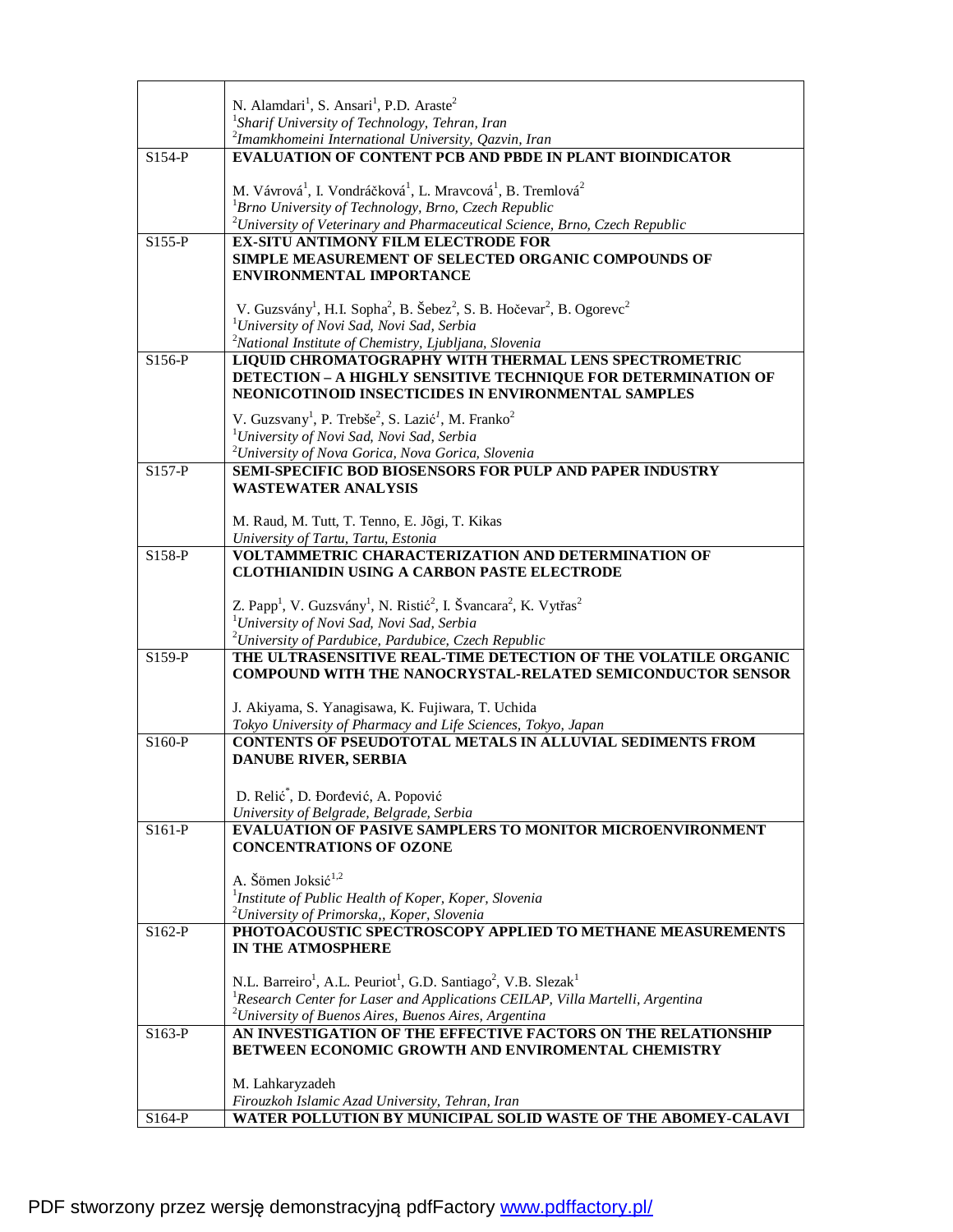|          | WET ZONES, BENIN                                                                                                                                                                    |
|----------|-------------------------------------------------------------------------------------------------------------------------------------------------------------------------------------|
|          |                                                                                                                                                                                     |
|          | N. Topanou <sup>1,2</sup> , M. Domeizel <sup>1</sup> , A.T. Ahoyo <sup>2</sup> , R. Josse <sup>2</sup> , J. Fatombi <sup>2</sup> , T. Aminou <sup>2</sup> , P. Prudent <sup>1</sup> |
|          | $1$ Université Aix-Marseille/CNRS, Marseille, France<br><sup>2</sup> Université d'Abomey-Calavi, Abomey-Calavi, Bénin                                                               |
| $S165-P$ | SIMULTANEOUS PROFILING AND QUANTITATION OF PHOSPHONIC ACIDS                                                                                                                         |
|          |                                                                                                                                                                                     |
|          | K. Goodman <sup>1</sup> , A. Romanelli <sup>1</sup> , S. Lock <sup>1</sup> , P. South <sup>2</sup> , M. Bauer <sup>2</sup>                                                          |
|          | <sup>1</sup> AB SCIEX, Framingham, Massachusetts, U.S.                                                                                                                              |
|          | ${}^{2}$ Battelle Memorial Institute, Columbus, Ohio, U.S                                                                                                                           |
| S166-P   | RAPID SCREENING OF ANTIMICROBIAL BREAK DOWN PRODUCTS UNDER                                                                                                                          |
|          | SIMULATED ENVIRONMENTAL CONDITIONS BY LC/MS/MS                                                                                                                                      |
|          |                                                                                                                                                                                     |
|          | S. Tremintin, R Kern, L.Olson, S. Lock                                                                                                                                              |
| S167-P   | AB SCIEX, Warrington, UK<br>DETERMINATION OF SILVER IN WATER BY FLOW INJECTION ANALYSIS                                                                                             |
|          | WITH TLS SPECTROMETRIC DETECTION                                                                                                                                                    |
|          |                                                                                                                                                                                     |
|          | D. Korte <sup>1</sup> , M. Concetta Bruzzoniti <sup>2</sup> , C. Sarzanini <sup>2</sup> , M. Franko <sup>1</sup>                                                                    |
|          | <sup>1</sup> University of Nova Gorica, Nova Gorica, Slovenia                                                                                                                       |
|          | <sup>2</sup> University of Torino, Torino, Italy                                                                                                                                    |
| S168-P   | DATA ON RECONQUISTA RIVER POLLUTION (ARGENTINA). CASE STUDY FOR                                                                                                                     |
|          | RECOVERING MISSING DATA                                                                                                                                                             |
|          | J. Zupan <sup>1</sup> , M. Vracko <sup>1</sup> , A.G. García-Reiriz <sup>2</sup> , J.F. Magallanes <sup>2</sup> , L. Folguera <sup>2</sup> , D. Cicerone <sup>3</sup>               |
|          | <sup>1</sup> National Institute of Chemistry, Ljubljana, Slovenia                                                                                                                   |
|          | $2^2$ Comisión Nacional de Energía Atómica, Buenos Aires, Argentina                                                                                                                 |
|          | <sup>3</sup> Universidad Nacional de Gral. San Martín, Buenos Aires, Argentina                                                                                                      |
| S169-P   | THERMAL LENS SPECTROMETRY APPLIED TO THE STUDY OF                                                                                                                                   |
|          | <b>CYANOBACTERIA</b>                                                                                                                                                                |
|          |                                                                                                                                                                                     |
|          | A. Delneri, M. Franko                                                                                                                                                               |
| S170-P   | University of Nova Gorica, Nova Gorica, Slovenia<br>HIGH RESOLUTION MASS SPECTROMETRY FOR DETECTING                                                                                 |
|          | PHARMACEUTICALS PRESENT AS POLLUTANTS IN WATER                                                                                                                                      |
|          |                                                                                                                                                                                     |
|          | A. Schreiber <sup>1</sup> , C. Borton <sup>2</sup> , N. Pace <sup>1</sup> , S. Lock <sup>3</sup>                                                                                    |
|          | <sup>1</sup> AB SCIEX, Concord, Ontario, Canada                                                                                                                                     |
|          | <sup>2</sup> AB SCIEX, Golden, Colorado, U.S.                                                                                                                                       |
|          | <sup>3</sup> AB SCIEX, Warrington, UK                                                                                                                                               |
| S171-P   | ACCELERATED LC/MS/MS FOR THE QUANTITATION AND IDENTIFICATION<br>OF PESTICIDES, PHARMACEUTICALS, AND PERSONAL CARE PRODUCTS IN                                                       |
|          | <b>SURFACE WATER SAMPLES</b>                                                                                                                                                        |
|          |                                                                                                                                                                                     |
|          | A. Schreiber <sup>1</sup> , R. Kern <sup>2</sup> , N. Pace <sup>1</sup> , C. Borton <sup>3</sup> , S. Lock <sup>4</sup>                                                             |
|          | <sup>1</sup> AB SCIEX, Concord, Ontario, Canada                                                                                                                                     |
|          | <sup>2</sup> AB SCIEX, Foster City, California, U.S.                                                                                                                                |
|          | <sup>3</sup> AB SCIEX, Golden, Colorado, U.S.                                                                                                                                       |
|          | <sup>4</sup> AB SCIEX, Warrington, UK<br>SEASONAL VARIATIONS OF NITROGEN COMPOUNDS CONTENTS IN THE                                                                                  |
| $S172-P$ | SURFACE AND GROUNDWATERS OF STARA ZAGORA REGION, BULGARIA                                                                                                                           |
|          |                                                                                                                                                                                     |
|          | N. Georgieva, Z. Yaneva, G. Petkov                                                                                                                                                  |
|          | Trakia University, Stara Zagora, Bulgaria                                                                                                                                           |
| $S173-P$ | THERMAL LENS MICROSCOPY FOR ENVIRONMENTAL ANALYSIS IN                                                                                                                               |
|          | MICROFLUIDIC SYSTEMS-THEORETICAL SIGNAL ANALYSIS FOR BROAD                                                                                                                          |
|          | <b>BAND TOP-HAT EXCITATION</b>                                                                                                                                                      |
|          | M. Liu, D. Korte, M. Franko                                                                                                                                                         |
|          | University of Nova Gorica, Nova Gorica, Slovenia                                                                                                                                    |
|          |                                                                                                                                                                                     |